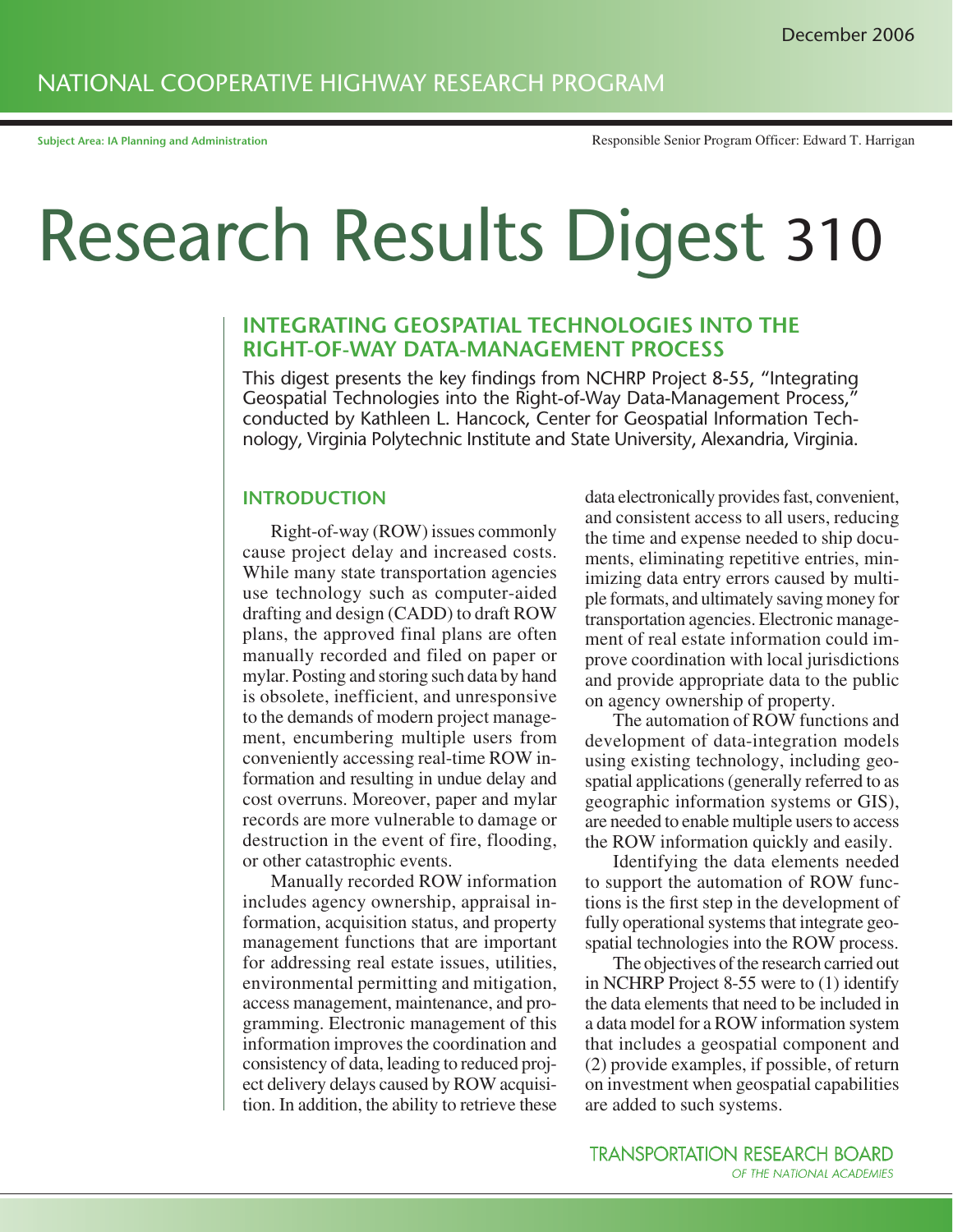This digest describes first steps in automating the information technology process required for ROW acquisition and management. It will be of particular interest to those persons in state departments of transportation responsible for highway project planning and ROW management.

## **Contents of the Report**

This digest is organized into three sections. The first section describes the research findings. The second section discusses the complexities involved in ROW activities that affect implementation of information management systems, how geospatial technologies are currently being used within state ROW agencies, and some considerations for incorporating geospatial technologies and information management systems within an agency. The third and final section presents the conclusions of the research.

The complete final report includes six appendixes. Appendix A provides the results of the literature review through an annotated bibliography. Six case studies demonstrating return on investment are presented in Appendix B. The data elements that are needed for a ROW information system are given in Appendix C. Appendix D provides the surveys used to collect information for this project, and Appendix E gives the results of these surveys. A summary of services related to information systems by vendors that attended the 2005 AASHTO/FHWA Right-of-Way and Utilities Subcommittee Conference is given in Appendix F. These appendixes are available in their entirety as *NCHRP Web-Only Document 95.*

## **FINDINGS**

#### **Literature Review**

An initial literature review was performed for the Federal Highway Administration (FHWA) of past and ongoing efforts involving the application of GIS in ROW-related projects (Saka, 2004). The literature review for this project built on that work, incorporating additional information and providing an annotated component to produce a comprehensive bibliography. Annotated information includes the citation to the document, web page, or other resource followed by a brief descriptive and evaluative paragraph. In addition, key factors were noted about each source as listed in Table 1. The purpose of this annotation is to quickly inform the reader of the relevance, accuracy, and quality of the source **Table 1** Key factors used to annotate the literature review

#### **Annotation Factors**

Category of ROW functions addressed by document -Planning & Management -Engineering & Mapping -Property Acquisition -Property Appraisal -Relocation Assistance -Property/Asset Management -Utility Relocation Management -Outdoor Advertising Type of article/study Type of innovative system Survey results included or not Benefit/cost information included or not Lessons learned included or not Data elements included or not Contact information included or not

and to identify specific information, as shown in Table 1, that is included in that document.

In addition to GIS applications for highway ROW activities and land management systems, representative documents and related sources that present use of other technologies for ROW activities such as webbased services and enterprise database systems, ROW systems for utilities and communications infrastructure, and innovative uses of GIS in other transportation activities such as environmental streamlining and transportation planning were included as they were identified.

To improve the reader's ability to locate documents related to specific interests or needs, "crosswalks"\* were established for each of the factors listed in Table 1. In the crosswalks under each factor, all documents that included that factor are listed alphabetically by title. The list of references, the annotated bibliography, and the crosswalks are provided in Appendix A.

## **Case Studies**

The purpose of the case studies was to provide tangible and easily understandable information for trans-

<sup>\*</sup>Crosswalks are cross references between the items used for annotation and the list of references. For example, a reader looking just for survey results could look for that in the crosswalk, and under it would be listed all the documents that include survey results. The reader would then look in the list of references to get the full citation.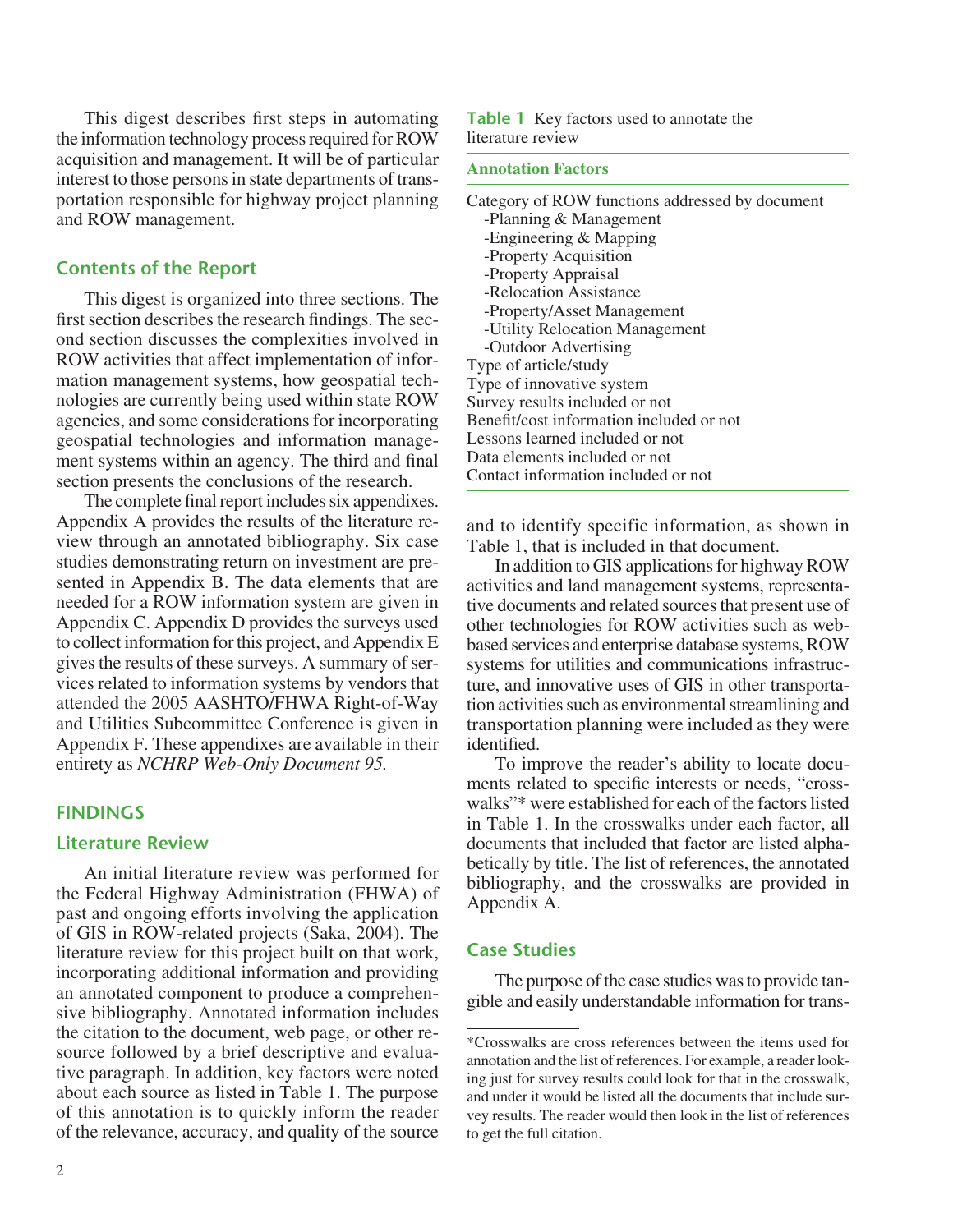portation professionals in public agencies at the state or local level to use in support of implementing various levels and types of geospatial information technologies and/or innovative information management systems for ROW and related activities.

## *Identifying Systems to Be Included*

A short screening survey, provided in Appendix D, was distributed to the attendees of the Right-of-Way Directors' meeting at the AASHTO/FHWA Right-of-Way and Utilities Subcommittee Conference in Austin, Texas, on May 16, 2005, to identify potential states that were currently using some type of GIS system. Thirty-five states and Puerto Rico responded. A summary of the responses is provided in Table E-1 in Appendix E.

From the screening survey, states that indicated the use of geospatial technologies were sent a more detailed survey, also provided in Appendix D. In addition, other states that were identified in the literature, suggested by panel members, or referenced by already-participating states as using geospatial technologies were also sent the detailed survey. The goal of this survey was to obtain more detailed information on each of the possible systems to determine the following:

- 1. Whether the system is actually being used in practice,
- 2. The extent of the activity and whether geospatial technologies or innovative information management and data integration are actually part of an operable system,
- 3. Whether information is readily available for determining some measure of return on investment,
- 4. Whether the systems selected represent a variety of applications related to ROW functions, and
- 5. Whether the systems represent the breadth and complexity of technical tools currently in use.

Twenty-six surveys were distributed, with 24 states ultimately responding. Table 2 provides a summary

| <b>State</b> | <b>Agency</b>                                            | <b>GIS</b> in<br><b>ROW</b> | <b>Innovative Data</b><br><b>Integration</b> | <b>Case Study</b><br><b>Candidate</b> |
|--------------|----------------------------------------------------------|-----------------------------|----------------------------------------------|---------------------------------------|
| ${\bf AZ}$   | Arizona Department of Transportation                     | <b>YES</b>                  | N <sub>O</sub>                               | Low                                   |
| CA           | California Department of Transportation (Caltrans)       | <b>YES</b>                  | <b>YES</b>                                   | Possible                              |
| DE           | Delaware Department of Transportation                    | <b>YES</b>                  | <b>YES</b>                                   | Strong                                |
| FL           | Florida Department of Transportation                     | <b>YES</b>                  | <b>YES</b>                                   | <b>Strong</b>                         |
| <b>GA</b>    | Georgia Department of Transportation                     | <b>YES</b>                  | <b>YES</b>                                   | Low                                   |
| HI           | Hawaii Department of Transportation                      | NO                          | N <sub>O</sub>                               | Low                                   |
| IA           | Iowa Department of Transportation                        | <b>YES</b>                  | N <sub>O</sub>                               | Possible                              |
| <b>KS</b>    | Kansas Department of Transportation                      | <b>YES</b>                  | N <sub>O</sub>                               | Low                                   |
| LA           | Louisiana Department of Transportation                   | NO                          | <b>YES</b>                                   | Low                                   |
| <b>MA</b>    | Massachusetts Highways Department                        | <b>YES</b>                  | N <sub>O</sub>                               | Possible                              |
| <b>MD</b>    | Maryland State Highway Administration                    | <b>YES</b>                  | n/a                                          | <b>Strong</b>                         |
| MI           | Michigan Department of Transportation Real Estate Office | <b>YES</b>                  | n/a                                          | Low                                   |
| <b>MN</b>    | Minnesota Department of Transportation                   | <b>YES</b>                  | <b>YES</b>                                   | <b>Strong</b>                         |
| <b>MO</b>    | Missouri Department of Transportation                    | n/a                         | n/a                                          | No response                           |
| <b>MS</b>    | Mississippi Department of Transportation                 | <b>YES</b>                  | <b>YES</b>                                   | Possible                              |
| NC           | North Carolina Department of Transportation              | n/a                         | <b>YES</b>                                   | Low                                   |
| <b>NJ</b>    | New Jersey Department of Transportation                  | NO                          | N <sub>O</sub>                               | Possible                              |
| <b>NM</b>    | New Mexico Department of Transportation                  | <b>YES</b>                  | n/a                                          | Strong                                |
| <b>NV</b>    | Nevada Department of Transportation                      | n/a                         | n/a                                          | No response                           |
| <b>NY</b>    | New York State Department of Transportation              | <b>YES</b>                  | NO                                           | Possible                              |
| OH           | Ohio Department of Transportation Office of Real Estate  | <b>YES</b>                  | n/a                                          | <b>Strong</b>                         |
| OK           | Oklahoma Department of Transportation                    | <b>YES</b>                  | n/a                                          | <b>Strong</b>                         |
| SC           | South Carolina Department of Transportation              | <b>YES</b>                  | NO                                           | Low                                   |
| <b>TX</b>    | <b>Texas Department of Transportation</b>                | <b>YES</b>                  | <b>YES</b>                                   | <b>Strong</b>                         |
| <b>VA</b>    | Virginia Department of Transportation                    | NO                          | <b>YES</b>                                   | Strong                                |
| WI           | Wisconsin Department of Transportation                   | NO                          | <b>YES</b>                                   | Low                                   |

**Table 2** Summary of states receiving detailed survey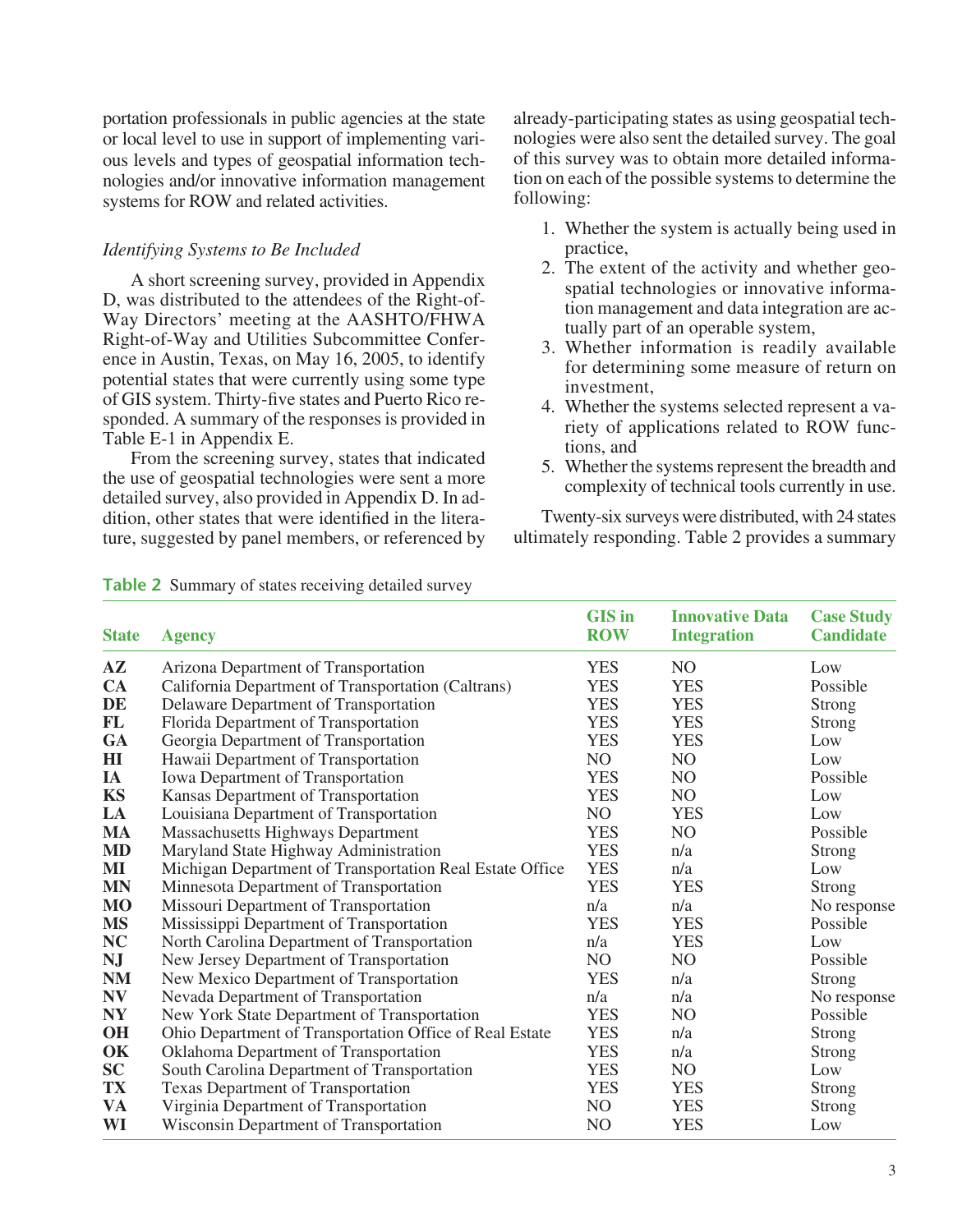of each state's indication of use of GIS or innovative data integration. Of the 24 responses, 18 indicated use of GIS. Detailed summary tables of the additional information from the survey are provided in Appendix E.

When selecting systems for the case studies, the decision was made to exclude systems focusing on planning activities because several case studies already exist for this activity (see annotated bibliography). Florida was also excluded because the GIS in ROW Scan (performed by FHWA in 2004) provides detailed descriptions and presentations of the systems it uses (FHWA, 2004).

Based on survey results and follow-up discussions with states, only a very few have an operational ROW information management system that incorporates geospatial technology for one or more business activities. Although many states have strategic plans that include incorporating GIS capabilities into an enterprise ROW system, none currently have one in operation. Therefore, the case study selection was expanded to include consideration of innovative enterprise information management systems. Ultimately, six systems were selected for case study development.

#### *Summary of Case Studies*

The final case studies include two enterprise information management systems not geospatially enabled, two geospatial applications, one use of GIS to generate routine information, and one project-based use of a geospatially enabled information management system. One of the enterprise information management systems was modified by another state, and a supplemental section to that case study was developed to present their experience with the process. Case study information is summarized in Table 3.

#### *Case Study Format*

The purpose of the case studies was to provide information to ROW professionals about current information systems that either provide them with a system they could use or with information they can offer to decision makers in support of the implementation of a system. Therefore, the format was developed to inform readers about the activity/activities that are supported by the system and about the environment that the system is used in, specifically the general structure of the transportation agency, how the ROW agency fits into that structure, and what role an information technology office played in the implementation of the system. Then the technical specifics of the system are provided. Table 4 gives the general format. However, this was adjusted as necessary depending on the system and how it is used.

#### *Issues Associated with Return on Investment*

As anticipated, obtaining quantitative measures of return on investment for incorporating GIS and information management systems into ROW processes is difficult, if not impossible, particularly after the systems have been implemented. Generally, the cost of hardware and software is readily available. Also, the cost of developing software applications is usually obtainable. However, costs associated with generating and/or converting data to the new system and maintaining that information are not readily available. Neither are specific values in dollars or labor associated with the savings that these systems generate. Qualitatively, most states have been able to describe what use of the system has achieved in general terms, but only Pennsylvania provided specific overall savings related to their performance measure. In part, this is a function of the fact that implementation of information management systems does not have an end date while the systems are being used. Another factor is that many of the savings are measured in reduced redundancy and errors that traditionally are not tracked in normal business practices. Return on investment, for these case studies, was defined in the terms provided by the managers and users of the systems, not in a benefit-cost type of analysis.

## *Benefits*

Although specific return on investment was difficult to quantify, a number of benefits were identified and are summarized in this section. In general, benefits included the following:

- Reduced staffing and/or improved staff efficiency;
- Improved scheduling;
- Improved access to information both internally and by the public;
- Improved customer service/relations;
- Improved documentation and reporting uniformity;
- Reduced time to perform specific tasks;
- Increased management flexibility;
- Reduced redundancy, primarily in data/ information entry; and
- Improved oversight capabilities.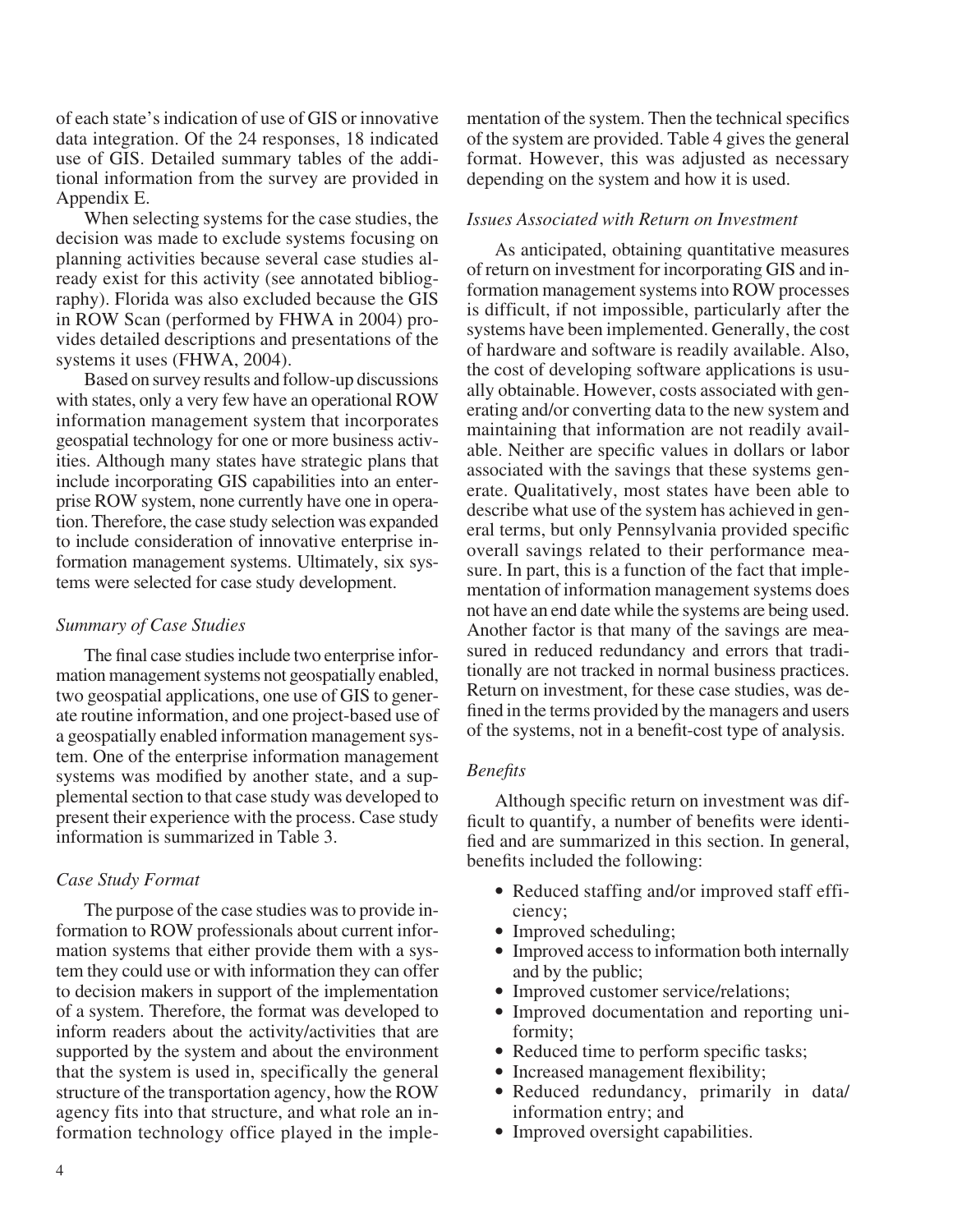| <b>State</b>              | <b>System</b>                                                                  | <b>Type</b>                                                            | <b>Description</b>                                                                                            |
|---------------------------|--------------------------------------------------------------------------------|------------------------------------------------------------------------|---------------------------------------------------------------------------------------------------------------|
| Illinois                  | <b>Aeronautical Land Acquisition</b><br>System (ALAS)                          | Project using geospatially<br>enabled information<br>management system | Geospatially enabled<br>information management<br>system used for a state<br>airport project.                 |
| Maryland                  | <b>MdProperty View</b>                                                         | Geospatially enabled system                                            | Geospatially enabled tool to<br>view and access parcel<br>information.                                        |
| New Mexico                | Non-Right-of-Way (NRW)<br>Parcel & Improvement<br>Inventory                    | Use of GIS to perform<br>routine business activity                     | Use of standard GIS and GIS<br>templates to generate<br>information page of excess<br>parcels for public sale |
| Pennsylvania              | PennDOT ROW Application                                                        | <b>Enterprise Information</b><br><b>Management System</b>              | Vendor-based enterprise<br>information management<br>system (no GIS)                                          |
| Texas                     | San Antonio ROW Application                                                    | Geospatially enabled system                                            | Web-based geospatially<br>enabled tool to access and<br>view final ROW maps using<br>point and click location |
| Virginia                  | ROW and Utilities Manage-<br>ment System (RUMS)                                | <b>Enterprise Information</b><br><b>Management System</b>              | Internally developed enterprise<br>information management<br>system (no GIS)                                  |
| Minnesota<br>(supplement) | <b>ROW Electronic Acquisition</b><br><b>Land Management System</b><br>(REALMS) | <b>Purchased RUMS from</b><br>Virginia and modified                    | Modified information<br>management system (GIS to<br>be incorporated in Phase 2)                              |

**Table 3** Summary of case studies

In Illinois, a single person is able to oversee the ROW activities associated with a multimillion dollar airport project. Without the use of the information management system, this would be impossible. Because the system is web based, this person has desktop access to near real-time information about the project and can quickly generate the summary reports necessary for effective project management. The public has access to a limited amount of information related to the project, which improves relations and reduces the number of interactions required between citizens and transportation staff.

The use of a single application within Maryland's Office of Real Estate has allowed them to cut their research staff in half because researchers have desktop access to parcel information without having to physically go to the courthouse, locate the appropriate parcels, and manually extract the necessary information. Use of this system has improved employee efficiency, reduced the time

needed to perform this function, and provided better quality data.

New Mexico uses a GIS-based template to generate a summary document of excess property for sale to the public. They have realized a substantial reduction in the amount of time required to provide this information to the public via the web. What once took several hours to prepare is now generated in several minutes and almost immediately posted to the web. Because the document includes a map with an image background in addition to standard sale information, questions from the public have been dramatically reduced.

Pennsylvania established performance measures when they began implementation of their information management system. Based on the internal tracking of the costs associated with ROW activities, they have reduced annual operating costs by \$679,000 resulting in a return on investment of 21%. They have also realized improved product delivery, reduced payment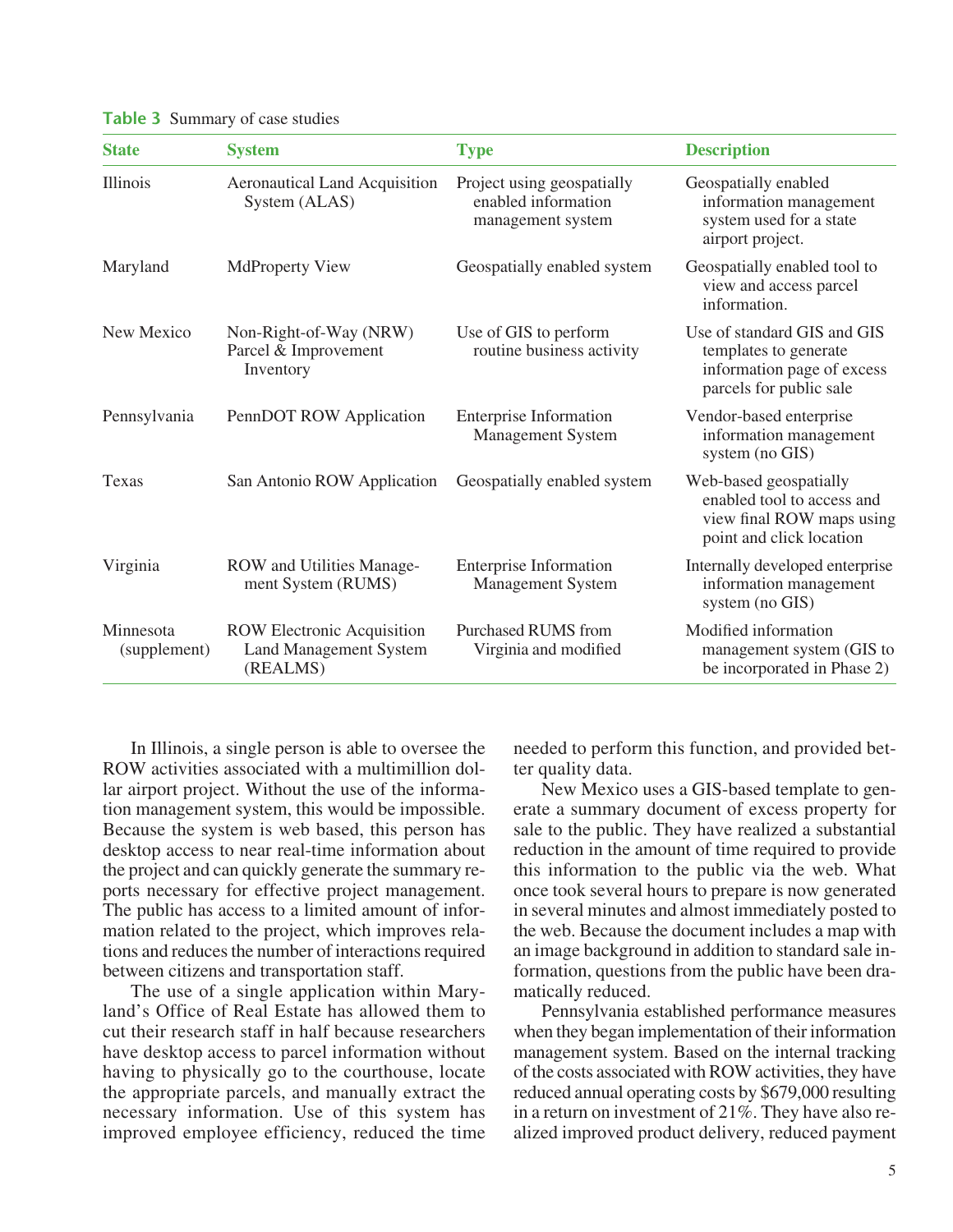#### **Table 4** General case study format

| <b>Heading</b>                                                                                                                                                                                                                                  | <b>Purpose</b>                                                                                                                                                                                                                                                                                              |  |
|-------------------------------------------------------------------------------------------------------------------------------------------------------------------------------------------------------------------------------------------------|-------------------------------------------------------------------------------------------------------------------------------------------------------------------------------------------------------------------------------------------------------------------------------------------------------------|--|
| Cover Page                                                                                                                                                                                                                                      | One-page "brochure" of summary and benefits with a statement about return<br>on investment                                                                                                                                                                                                                  |  |
| Case Study Objective                                                                                                                                                                                                                            | Description of why this system is unique and was included as a case study                                                                                                                                                                                                                                   |  |
| <b>System Overview</b>                                                                                                                                                                                                                          | Brief description of the system to let readers know whether they should continue<br>to read this case study                                                                                                                                                                                                 |  |
| <b>Agency Overview</b><br>Organization<br><b>Information Technology</b><br>Support                                                                                                                                                              | Provides the organizational context in which this system was developed and is<br>used including a brief description of the transportation agency, how the ROW<br>agency fits into the organization, and what role, if any, an information<br>technology office played in the system development/management. |  |
| <b>System Description</b><br>Background<br>Development<br><b>System Goals</b><br><b>System Requirements</b><br><b>Activities Managed</b><br><b>User Interface</b><br>Technologies Used<br>Geospatial Data<br><b>Extensions and Future Plans</b> | More detailed description of the system including any formal development/<br>acquisition procedures that were followed. Screen captures of the system<br>are provided here if available.                                                                                                                    |  |
| <b>Estimated Cost of System</b>                                                                                                                                                                                                                 | Any cost information that the agency could and was willing to provide is included.                                                                                                                                                                                                                          |  |
| <b>System Benefits</b>                                                                                                                                                                                                                          | Qualitative information about benefits that the agency has recognized with the<br>implementation of this system is provided. None of the agencies were able<br>to provide quantitative benefits in terms of dollars.                                                                                        |  |
| <b>Lessons Learned</b>                                                                                                                                                                                                                          | Lessons that the agency learned during the process of developing the system or in<br>current use are included. Any comments that the representative wanted to pass<br>on to others are also provided.                                                                                                       |  |
| References                                                                                                                                                                                                                                      | Any documents or web pages that were used to develop the case study are listed.<br>Consultants and software vendors involved in the system are also included.                                                                                                                                               |  |
| Contacts                                                                                                                                                                                                                                        | The agency contact for the system, case study sponsoring agency (NCHRP),<br>and consultant developing the case studies are provided.                                                                                                                                                                        |  |

processing time, reduced data entry, reduced security access management, and improved uniformity in reporting and documentation.

Electronic access to project drawings in Texas has increased employee efficiency by eliminating the manual locating and reviewing of large drawing sets. The geospatial interface allows staff to obtain information by clicking on the desired section of road on a street network as opposed to looking up the project number and then extracting the appropriate drawings.

Virginia measures the benefits that it has realized from its information management system through improved schedule commitments, reduced staffing costs, and increased productivity. Electronic access to information has improved public relations because any staff member can respond to a query through the ability to access the complete customer file.

#### **DATA REQUIREMENTS**

Several hundred—potentially several thousand data elements are part of an enterprise ROW information management system depending on how the enterprise is defined. Agencies need an understanding of these data requirements and potential sources for obtaining, collecting, or accessing these data. To ensure that the results of this research present a clear and comprehensive understanding of data requirements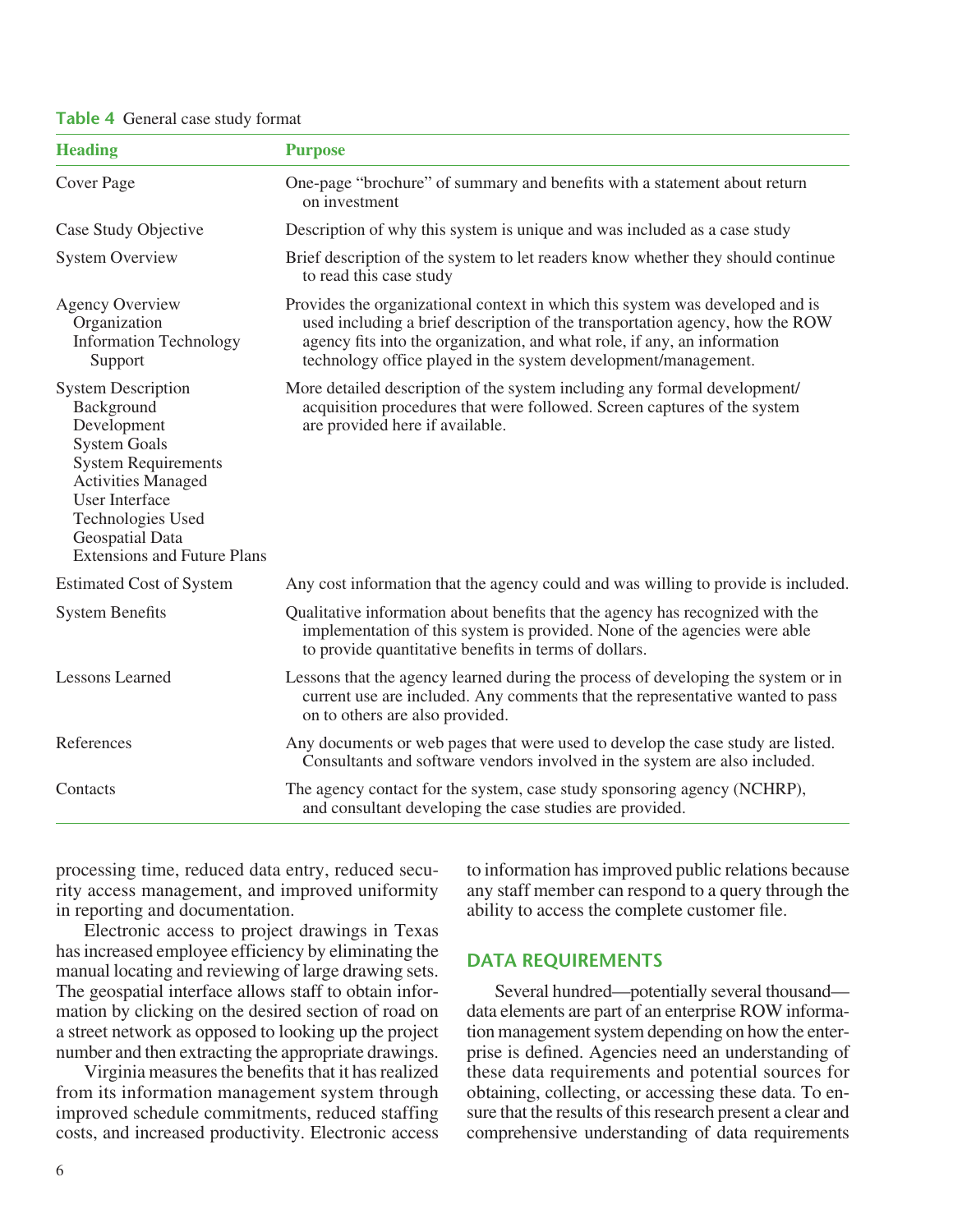and to provide the foundation for the next step of building an interoperable enterprise system, the extent of the enterprise was established, process activities were identified within ROW process flows, and data elements were associated with those activities.

For this phase, no work was performed to identify elements and flows across the enterprise boundary or to identify elements that are common to different activities or that cross activity boundaries, with the exception of unique parcel and project identifiers. Also, when viewing process flows, the order of activities should not be implied by the order in which activities are placed in the flow. The arrows and connecting lines are only used to show a connection between these activities. Different agencies perform these activities in different ways and with different priorities based on their own business needs.

## **Defining the ROW Enterprise**

Ultimately, the definition of the enterprise for an information system is determined by the needs of the specific agency that is implementing the system. Because every state defines their ROW office and its activities differently, a single uniform system is impossible to establish. However, a core of ROW functions is common to almost all ROW agencies. These functions include appraisal, acquisition, relocation, and property/asset management. For the purposes of this study, the activities associated with these functions were considered to be within the enterprise. Although often part of ROW activities, the following functions were not included: comprehensive and project planning, construction, ROW engineering and mapping, utility relocation and management, corridor management, and outdoor advertising.

## **Developing Process Flows and Identifying Process Activities**

To provide a more useable format than having a single comprehensive (and continuous) table of data elements, a decision was made to create a series of tables of elements associated with tightly coupled activities in the ROW process. To understand and locate these tables, a series of process flow diagrams were developed showing activities within each ROW function area in the enterprise. Appendix C provides both the process flow diagrams and the corresponding tables. The geospatial data elements were placed in a separate table and are linked to processes and their corresponding attribute data through the *project ID* or *parcel ID.*

## **Identifying Data Elements**

Specific data elements were identified and extracted from the literature review, case studies, and discussions with representatives of several state agencies. For geospatial data elements, information provided in the tables includes the following:

- *Category:* federally recognized geospatial layer category;
- *Feature class:* federally defined class of information associated with the geospatial category;
- *C/C*+: core or core-plus element within the class of information;
- *Data type:* metadata, geospatial, attribute, primary key (link between data tables), or transactional;
- *Data element description:* generic name or description of what the data element represents;
- *Data source:* creator/manager/owner/provider of the data element; and
- *Source of data element:* document or resource that identified this data element as important during the course of this research.

For business process attribute data elements, information provided in the tables includes the following:

- *Function:* the ROW functional area included in the enterprise—appraisal, acquisition, relocation, or property management;
- *Activity:* closely coupled tasks within a function area;
- *Data type:* geospatial (link to geospatial data elements), attribute, primary key (link between data tables), transactional;
- *Data element description:* generic name or description of the data element;
- *Data format:* number, string, date, BLOB (binary large object) for scanned images and photographs;
- *Application using this data element:* case study system(s) that include this data element;
- *Element source:* creator/manager/owner/ provider of the data element; and
- *Source of data element:* document or resource that identified this data element as important during the course of this research.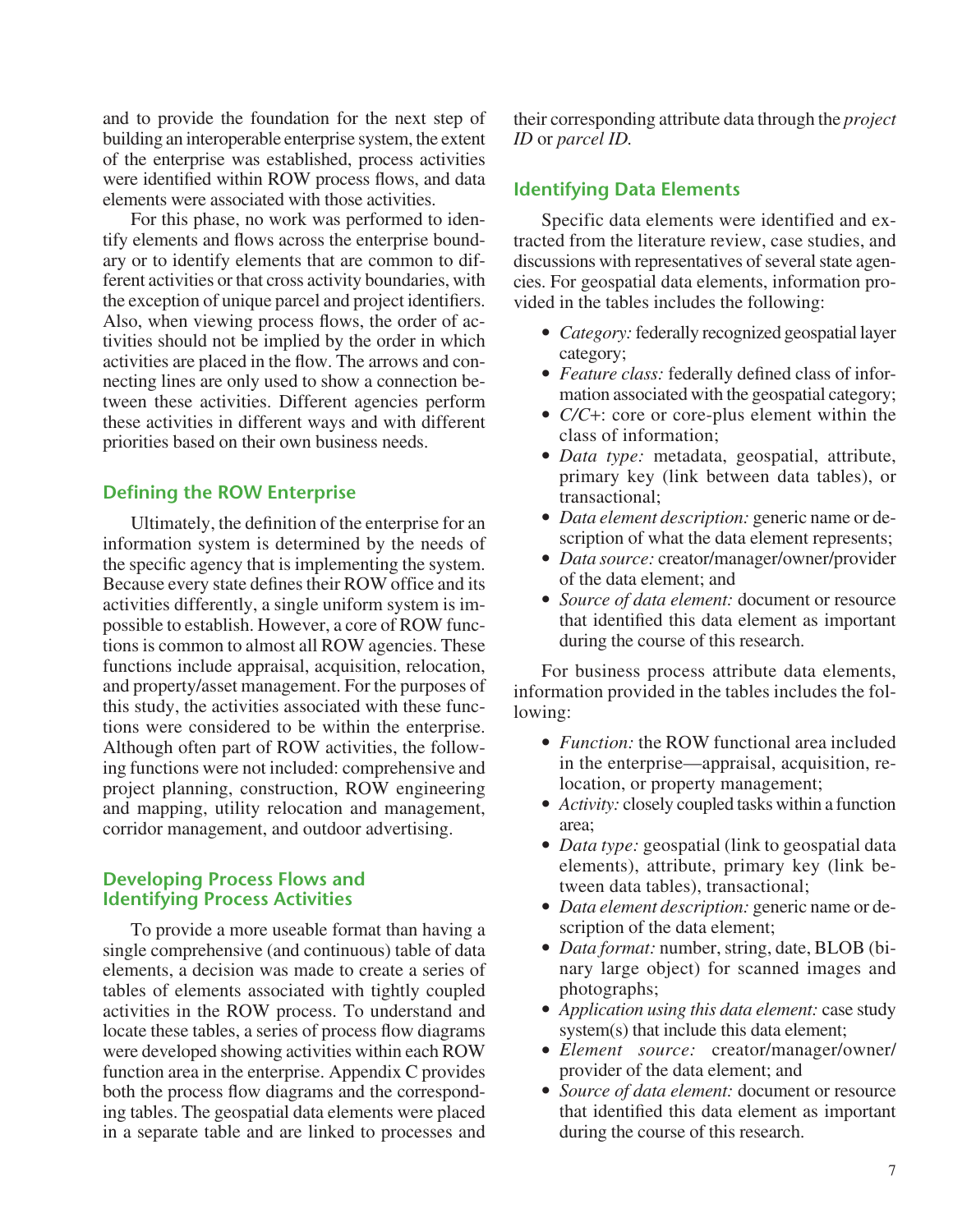The geospatial data element and attribute data element tables are presented in Appendix C. Data elements associated with legal activities, particularly condemnation, were not included because each state is unique in this respect.

#### **ADDITIONAL INFORMATION**

During this research, some resources were identified that could benefit ROW agencies. One of these resources is the Bureau of Land Management's National Integrated Land System (NILS).

#### **Bureau of Land Management's National Integrated Land System (NILS)**

A federal geospatially enabled web-based information management system was identified that could provide state ROW agencies with information about federally owned land and serve as an example of an interoperable information management system for parcels owned by several federal agencies. NILS is a joint project between the Bureau of Land Management (BLM), the United States Forest Service, and state, county, and private organizations (BLM, 2004). The goal of NILS is to provide land managers with a tool to access land records for performing increasingly complex transactions.

NILS consists of two environments: *transactional* where cadastral data and land records data are captured, analyzed, edited, and committed to permanent record; and *publication* where the public can view and access information in a web-based system. GeoCommunicator (www.geocommunicator.gov/ GeoComm/index.shtm) is the web-based geospatial publication tool that allows users to search, locate, and map federally owned parcels of land. It also provides access to land and mineral use records, as well as Public Land Survey System (PLSS) and other survey-based data. Locating federal lands of interest is accomplished by zooming into the online map or searching by name.

GeoCommunicator includes an ESRI-based map service that allows users to view or "stream" live data as a base map link directly to their own GIS applications. Data include federal management agency boundaries and information layers. The map server is located at www.geocommunicator.gov with the Map Service Name "BLM\_Surface\_MGT\_AGY." Figure 1 shows the initial screen when GeoCommunicator is launched for Federal Land Stewardship. The Map Service Name for PLSS and survey based data is "BLM\_LSIS\_wms." Data download capabilities are also available from this application. Figure 2 shows the initial screen when GeoCommunicator is launched for the Land Survey Information System.

#### **Vendor Information**

AASHTO/FHWA hosted their annual Right of Way and Utilities Subcommittee Conference concurrent with the initiation of this research. As part of the information gathering phase, literature was obtained from the exhibitors that paid for space in the exhibit hall. A summary of this information, categorized by type of technology provided by the exhibitor, is provided in Appendix E.

#### **COMPLEXITIES AFFECTING ROW ACTIVITIES**

From the literature review, case studies, and discussions with members of several state ROW agencies, some key dimensions of complexities have emerged that affect the level and way that an agency approaches incorporating technology, particularly at the enterprise level, into their business practices.

A fundamental consideration is the laws and policies at the state level. From the legal side, this mostly affects condemnation and associated activities. However, a few other factors, such as the legal definitions associated with mobile homes and the authorities granted to state agencies, also affect activities performed by ROW agencies. Other factors include whether the taxing authority is the state, county, or local government. This affects who has responsibility for parcel information and whether it is available through single or multiple sources. Maryland has a centralized taxing authority and information for the entire state is available from a single source. Tax authority for Massachusetts is local, meaning that obtaining parcel information for the state would require establishing agreements with over 350 entities.

Another dimension of complexity exists with the state transportation agency. The structure and polices of the state agency directly affect how ROW offices do business. Issues that impact business activities include whether the state transportation agency is strongly centralized or delegates activities to the regions, how much work is performed by employees and how much is contracted, how aggressively the agency embraces new technologies, and whether or to what extent an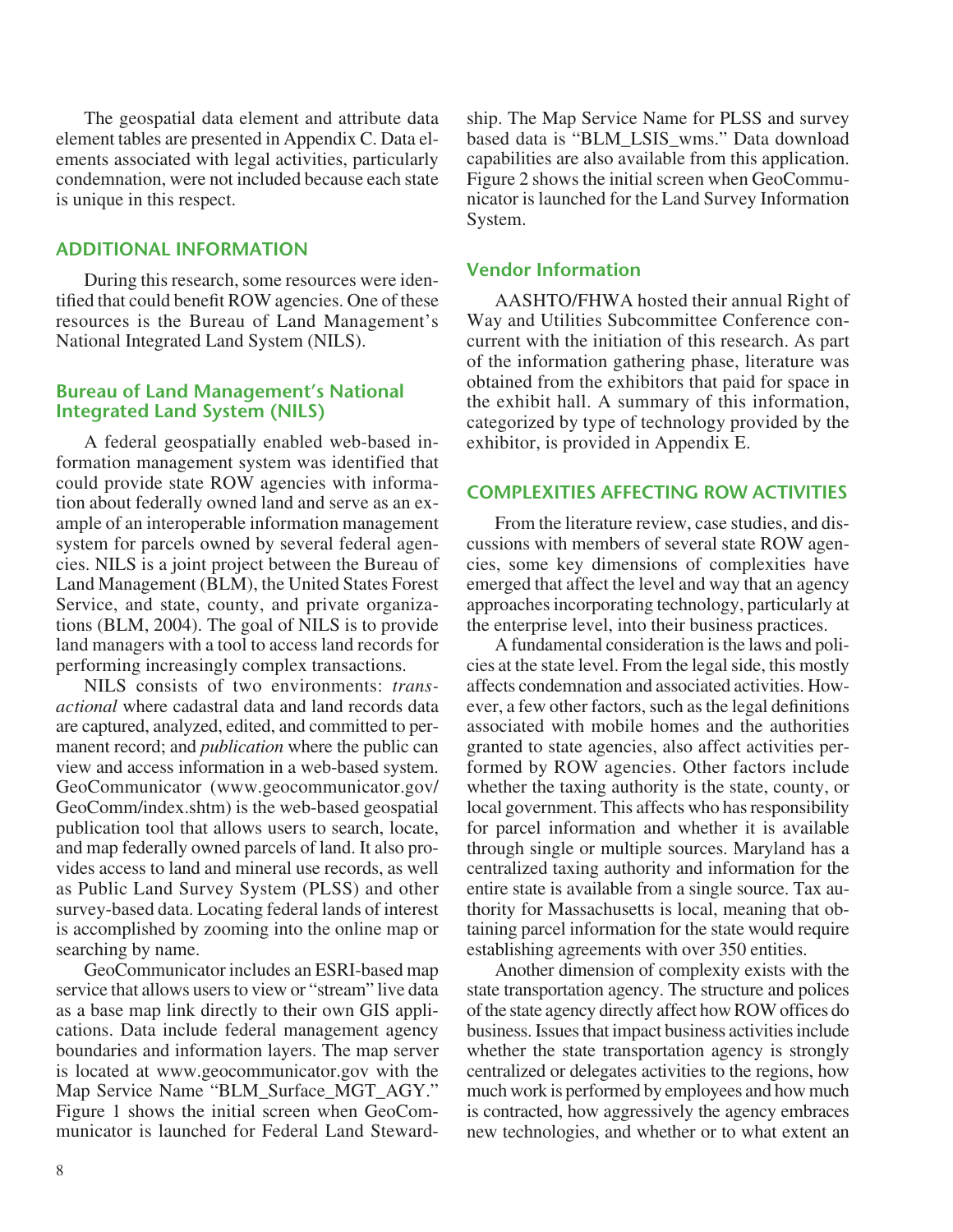

**Figure 1** GeoCommunicator showing federal land stewardship.

agency has adopted other information management systems.

Physical characteristics of a state also impact activities performed by ROW agencies. Whether a state is mostly urban or rural, coastal or inland, relatively young or old, includes a large proportion of federal lands, or needs to consider mineral or water rights, all affect how business is done. Performing a title search in Texas can include as many as six different countries of origin, the United States, the Confederate States of America, the Republic of Texas, Mexico, France, and Spain.

#### **DISCUSSION OF GIS IN ROW ACTIVITIES**

Geospatial technologies are primarily used for three types of activities: managing information, displaying information, and analyzing/modeling with that information. For ROW agencies, the first two

functions are most commonly used or anticipated to be used. GIS can be used for analysis and modeling activities like predicting archeologically sensitive sites, mitigating hazardous materials sites, and evaluating social justice related to property acquisition and management. However, for day-to-day activities, managing and tracking information is of primary importance. The unique capability that GIS brings is the use of location as a method of finding, combining, and viewing information. Selecting a location on a map is more intuitive and faster than looking up an ID or name. Seeing the status of parcels shown as a theme on a map is easier to assimilate and more informative than looking at a table of textual facts.

#### **Geospatial Transportation Layers**

Because transportation, by its very definition, is geospatial, almost all activities within a transporta-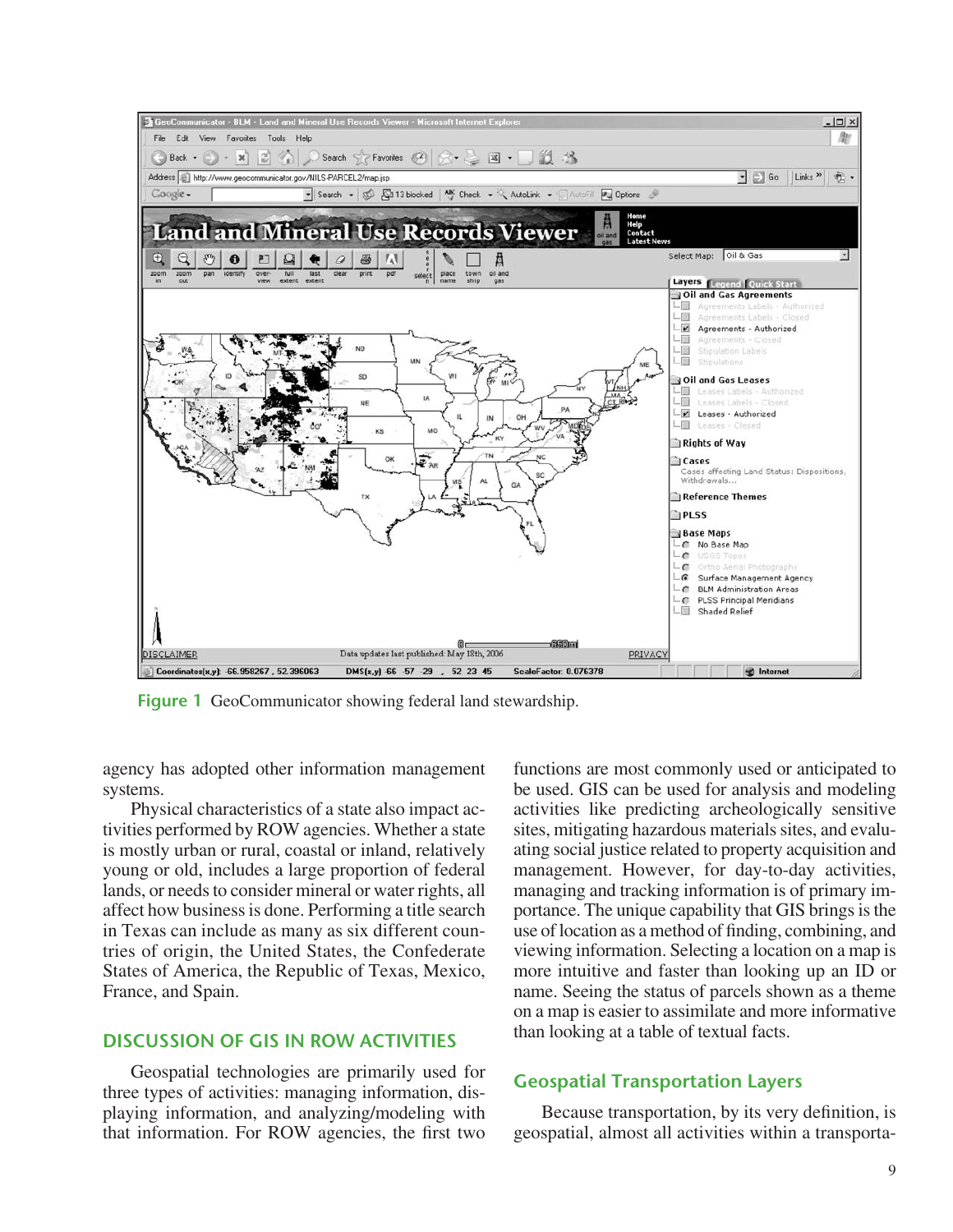

**Figure 2** GeoCommunicator showing land survey information system.

tion agency can be referenced back to physical location. The primary locational "layers" that transportation information is associated with are *roads,* usually provided as centerlines, and *projects,* which provide the location of proposed new or modified facilities. Almost every state agency now maintains a GIS-based centerline road layer. Although all states prepare project drawings within computer aided design and drafting (CADD) software, not all states geospatially reference these CADD files so that the digital information can be integrated with GIS. Many states have decided to incorporate this capability in their strategic planning. Others, like Texas, are scanning plans and geospatially referencing the scanned images. How a state addresses this issue will affect how a state incorporates functionality into an enterprise system.

#### **Cadastral or Parcel Layer**

A third key layer of interest to ROW agencies is the cadastral or *parcel* layer, which is used primarily for project delivery and excess property management. As a geospatial layer, this is more problematic for transportation agencies because typically this layer results from work by surveyors, abstractors, title attorneys, zoning organizations, and courts outside of transportation agencies and is typically managed by the state-defined taxing authority, which is most commonly at the local county level. The need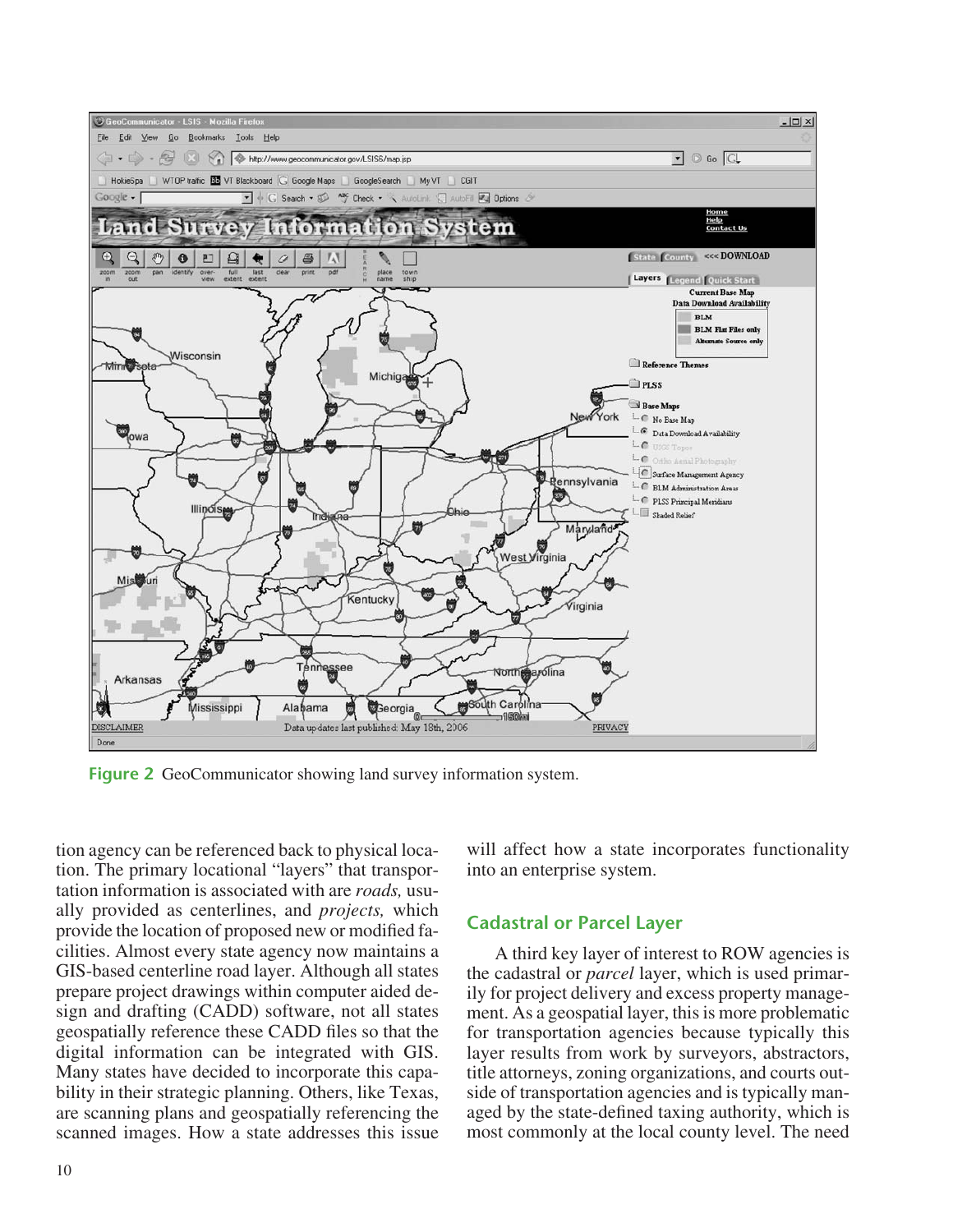for an improved land information system is well established, primarily because of its role as a title and assessment records system (National Research Council, 1980; Cowen and Craig, 2003; Minnesota, 1997; and FGDC, current). There is an increasing need for information in a standardized format for resource management, environmental and transportation planning, emergency management, municipal functions, and citizen access.

With the exception of property owned by the state transportation agency, maintenance and possible creation of parcel records within a comprehensive parcel layer will exist with other entities—either local, state, or federal—and will usually exist across multiple jurisdictional entities at each level. How a comprehensive layer is developed for a state will directly impact the ability and method that a ROW office uses to implement an enterprise system that includes geospatially represented parcels (i.e., each individual community may maintain their own parcels). Although transportation agencies are not the entry point for this information, they are definitely a user or potential user and should work with any groups developing cadastral data standards.

For states currently using GIS, some transportation agencies establish agreements with the agency/ agencies responsible for parcel information while others generate their own layer of pertinent parcels from project drawings. Ideally, the latter activity will be eliminated over time as states establish base layers. However, until that happens, this activity results in a layer that is only used within the agency and, thus, has a lesser degree of standardization than one used by other entities.

## **BARRIERS TO IMPLEMENTING GEOSPATIALLY ENABLED INFORMATION MANAGEMENT SYSTEMS**

Several factors affected the ability of states to implement or attempt to implement systems in their ROW offices. These factors are detailed in Table E-21 and the case studies in Appendix B under "Lessons Learned" and are summarized below.

• **Resources:** The most commonly mentioned factor was cost and lack of available resources. Unlike roads and other transportation facilities, information is typically not recognized as a tangible resource in its own right. Related to this, states mentioned a lack of awareness and understanding of how information management systems could benefit their activities.

- **Champion:** When considering any type of new technological change, a highly positioned advocate or "champion" is important to aid its smooth and successful implementation. For many states, this champion has been difficult to identify.
- **Data:** Securing accurate and up-to-date data and maintaining those data have proved difficult for many states, particularly if they do not have a strong centralized IT capability. In addition, the ability to effectively integrate data requires an understanding that is often not available from existing staff.
- **Coordination:** Transitioning to an enterprise approach to data management requires coordination among multiple offices and, possibly, agencies. Because resources are already scarce, many states have found that coordination is difficult to establish and maintain.
- **Connectivity:** Accessing information and using information management systems requires networking capabilities that are fast, reliable, redundant, and secure. Providing this capability is resource-intensive and outside the scope of ROW offices.
- **Inertia:** Moving to a new way of doing business is often difficult because of the built-in inertia of being comfortable with how things have always been done. Bureaucracy reinforces this inertia by establishing procedures that are difficult to change. Resources to effectively educate employees in new methods are often not included in cost estimations and are thus not allocated, again reinforcing the lack of willingness to change.

#### **SOME CONSIDERATIONS FOR INCORPORATING INFORMATION MANAGEMENT SYSTEMS WITHIN STATE ROW AGENCIES**

Defining the enterprise is probably the first consideration that needs to be addressed. Enterprise boundaries are defined by control over resources for activities within an organization and successful negotiations with cooperating organizations for activities outside the organization (Fletcher, 1999). For public agencies, and transportation in particular, what is considered inside and outside an organizational entity can be quite fuzzy and is often dynamic depending on the activity. Some activities, such as ac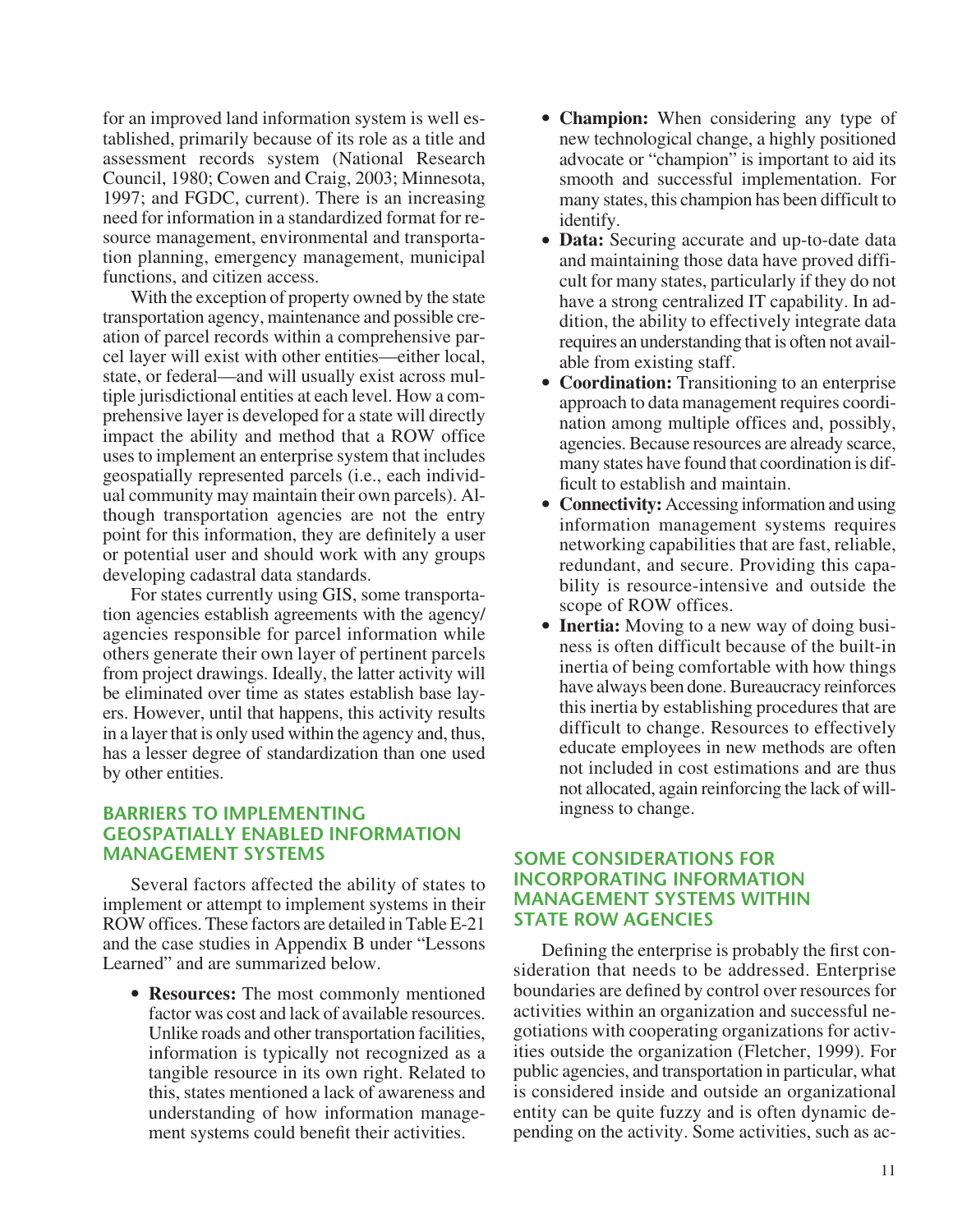quiring title to a piece of property, are clearly within a single organizational structure. On the other hand, estimating the cost of a parcel could be performed in a planning department for the early stages of project planning and appraising a parcel could be done in the ROW appraisal section for project delivery. Are both of these activities part of the enterprise or are they separate? A benefit to enterprise systems is that they are scalable and the boundaries can be defined to meet the needs of the agency. The challenge of an enterprise system is to effectively define the boundaries so that the necessary information crosses the appropriate organizational boundaries.

The International Standards Organization defines interoperability as "the ability of systems to provide and accept services from other systems and to use the services so exchanged to enable them to operate effectively together" (Fletcher, 1999). Because of the federated nature of transportation agencies, interoperable systems are the only effective mechanism for obtaining data integration across activities. To be successful, interoperability depends on all stakeholders agreeing on the desirability, validity, and portability of information across organizational boundaries. Fletcher establishes three design aspects for interoperability to occur as summarized in Table 5 (Fletcher, 1999). To design an effective system, each aspect must be addressed and coordinated.

#### **CONCLUSIONS**

This project accomplished three tasks. The first task was to develop a comprehensive annotated bibliography of literature about the use of geospatial and innovative information systems primarily for transportation agency ROW activities. The second task developed six case studies of systems used by state agencies, spanning the current state-of-thepractice in information systems with and without geospatial technologies, ranging from a simple automated process to an enterprise information management system. The final task was to compile a list of data elements required for a geospatially enabled enterprise-wide information management system.

ROW activities are extremely information intensive. Almost every activity requires documenting what was done, collecting parcel or owner or lease information, or tracking the large volume of required paperwork. Even a simple information system can provide substantial benefits to those responsible for that information. A comprehensive enterprise-wide system, once in place, could easily result in more efficient project delivery, substantial savings in resources, and improved interactions with the public.

Although the tasks and resulting products from this project are straightforward, the underlying com-

|                           | <b>Type</b>      | <b>Description</b>                                                                                            |  |
|---------------------------|------------------|---------------------------------------------------------------------------------------------------------------|--|
|                           | Global level     | Ability to consistently function or operate across national, state,<br>or county boundaries                   |  |
| Scope                     | Regional level   | Ability to consistently access systems within a predefined region<br>or between multiple cooperating agencies |  |
|                           | Enterprise level | Ability to deploy efficient services and systems within and across<br>a single enterprise                     |  |
|                           | Product level    | Ability of products from different vendors to communicate                                                     |  |
|                           | Institutional    | Formal agreements between institutions                                                                        |  |
|                           | Procedural       | Information exchange and operational procedures                                                               |  |
| Categories                | Technical        | Ability of heterogeneous software and hardware components to<br>communicate meaningfully                      |  |
|                           | Horizontal       | Information exchange among similar components                                                                 |  |
| Dimensions<br>(Technical) | Vertical         | Information exchange from one component to complementary<br>components                                        |  |
|                           | Temporal         | Information exchange between successive generations of components                                             |  |

**Table 5** Interoperability design aspects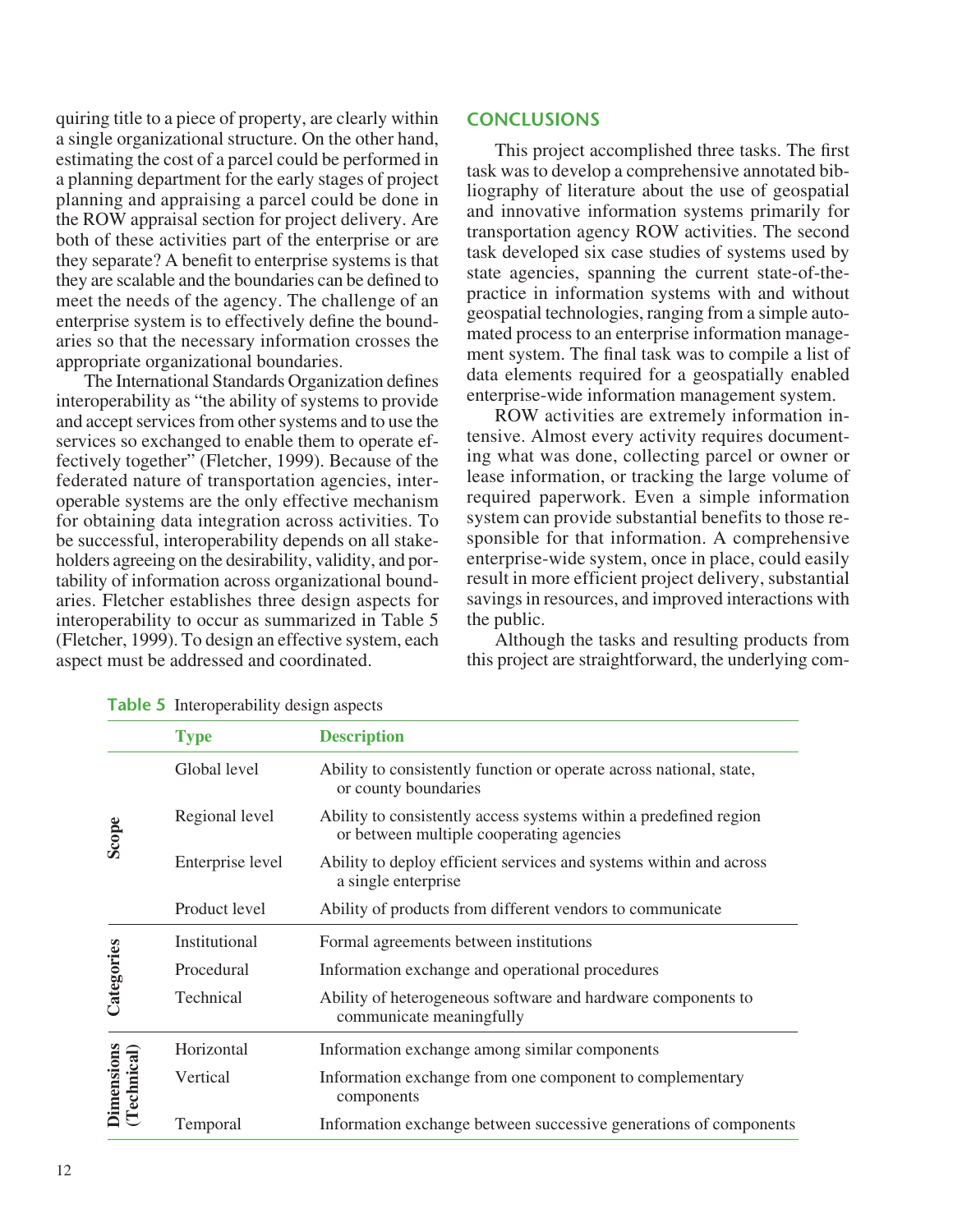plexities involved in the business processes associated with transportation ROW activities are substantial. Technology is no longer the stumbling block to implementing enterprise information systems. Organizational structure, communication lines, and moving the behemoth of the status quo are often the more difficult challenges to overcome. This project took the first steps to surmounting these factors.

## **REFERENCES**

- David Cowen and William Craig, "A Retrospective Look at the Need for a Multipurpose Cadastre," *Surveying and Land Information Science*, Vol. 63, No. 4, p. 205, 2003, http://www.nationalcad.org/data/ documents/Cowen\_Craig.pdf, accessed August 7, 2006.
- David Fletcher, "The Interoperable Enterprise," *Enterprise GIS*, Urban and Regional Information Systems Association (URISA), Park Ridge, Il, 1999, http:// www.urisa.org.
- Federal Geographic Data Committee (FGDC), Subcommittee for Cadastral Data webpage, http://www. nationalcad.org/, accessed August 7, 2006.
- "GIS in ROW Scan 2004," Office of Real Estate Services, Federal Highway Administration, Tallahassee, Florida, July 2004, http://www.fhwa.dot.gov/real estate/scans/talafreport.htm, accessed March 15, 2006.
- "Identifying Land Parcels, Is a Statewide Standard Needed," Governor's Council on Geographic Information, State of Minnesota, 1997. http://www. nationalcad.org/data/documents/minnesota-gisparcel. pdf, accessed August 7, 2006.
- *Need for a Multipurpose Cadastre*, Panel on Multipurpose Cadastre, Committee on Geodesy, National Research Council, National Academy Press, Washington D.C., 1980, http://newton.nap.edu/catalog/ 10989.html, accessed July 10, 2006.
- *National Integrated Land System*, Bureau of Land Management, Project WO-330D, Denver, Colorado, 2004, http://www.blm.gov/nils/index.htm, accessed October 31, 2005 through June 2, 2006.
- Anthony Saka, "Geographic Information System Implementation of State Department of Transportation Right-of-Way Programs," Federal Highway Administration, DTFH61-03-H-00121, July 2004, http:// www.fhwa.dot.gov/realestate/rowsurvjuly04.htm, accessed October 12, 2004.